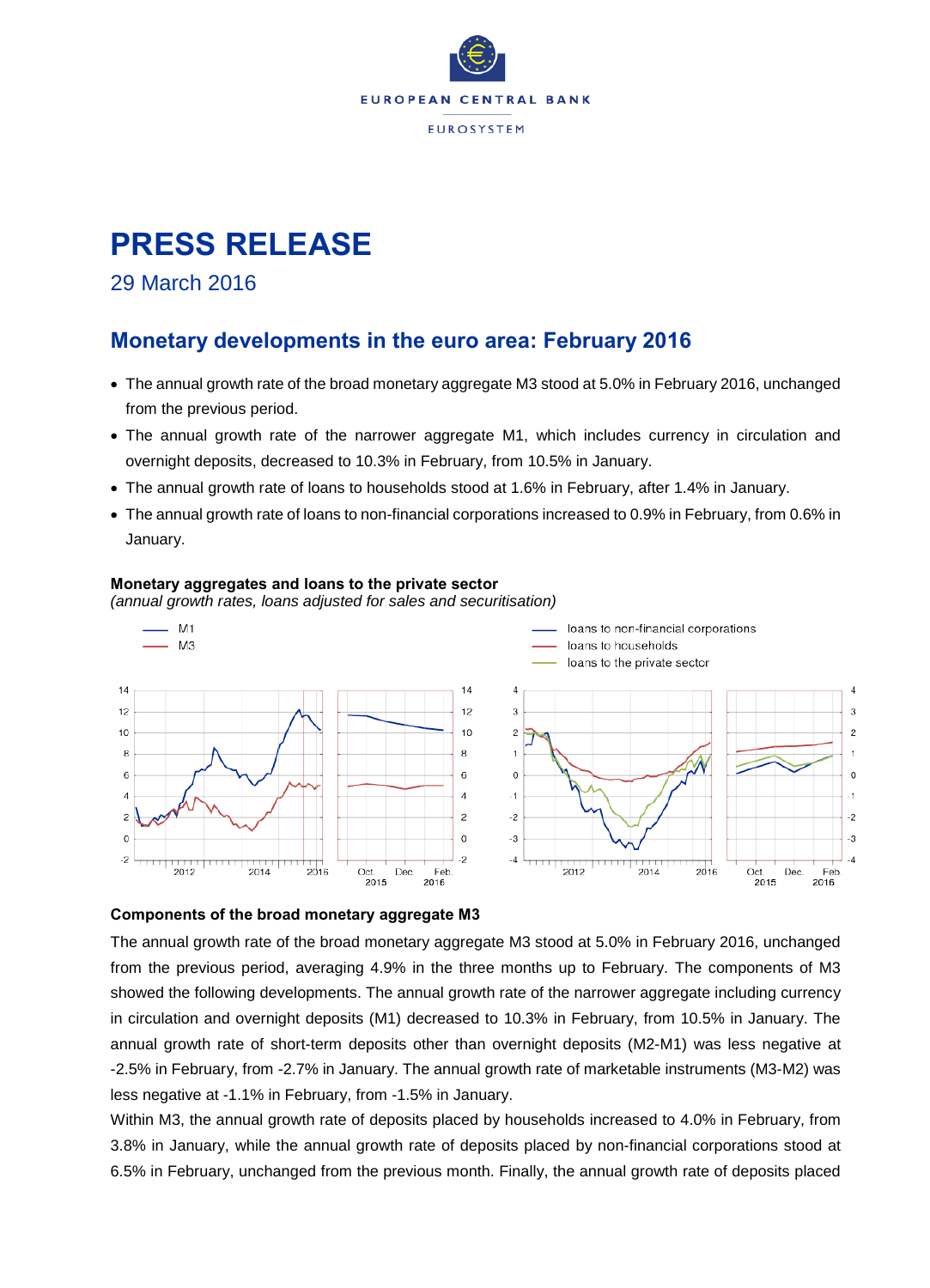by non-monetary financial corporations (excluding insurance corporations and pension funds) decreased to 7.0% in February, from 9.2% in January.

#### **Credit to euro area residents**

The annual growth rate of total credit to euro area residents increased to 3.2% in February 2016, from 2.6% in the previous month. The annual growth rate of credit to general government increased to 10.1% in February, from 8.7% in January, while the annual growth rate of credit to the private sector increased to 1.2% in February, from 0.9% in January.

Among the components of credit to the private sector, the annual growth rate of loans (adjusted for loan sales and securitisation) increased to 0.9% in February, from 0.6% in January. In particular, the annual growth rate of loans to households increased to 1.6% in February, from 1.4% in January, and the annual growth rate of loans to non-financial corporations increased to 0.9% in February, from 0.6% in January.

#### **Longer-term financial liabilities**

The annual growth rate of longer-term financial liabilities of the MFI sector stood at -3.4% in February 2016, compared with -3.3% in January.

#### **M3 and its counterparts**

The annual growth rate of the broad monetary aggregate M3 stood at 5.0% in February 2016. The contributions of M3 counterparts on the MFI balance sheet were as follows. Longer-term financial liabilities contributed 2.3 percentage points, net external assets contributed -1.5 percentage points, credit to general government contributed 3.5 percentage points, and credit to the private sector contributed 1.4 percentage points; the remaining counterparts of M3 contributed -0.7 percentage point.



**Contribution of the M3 counterparts to the annual growth rate of M3** *(percentage points)*

**European Central Bank** Directorate General Communications Global Media Relations Division, Sonnemannstrasse 20, 60314 Frankfurt am Main, Germany Tel.: +49 69 1344 7455, e-mail: [media@ecb.europa.eu,](mailto:media@ecb.europa.eu) website[: www.ecb.europa.eu](http://www.ecb.europa.eu/)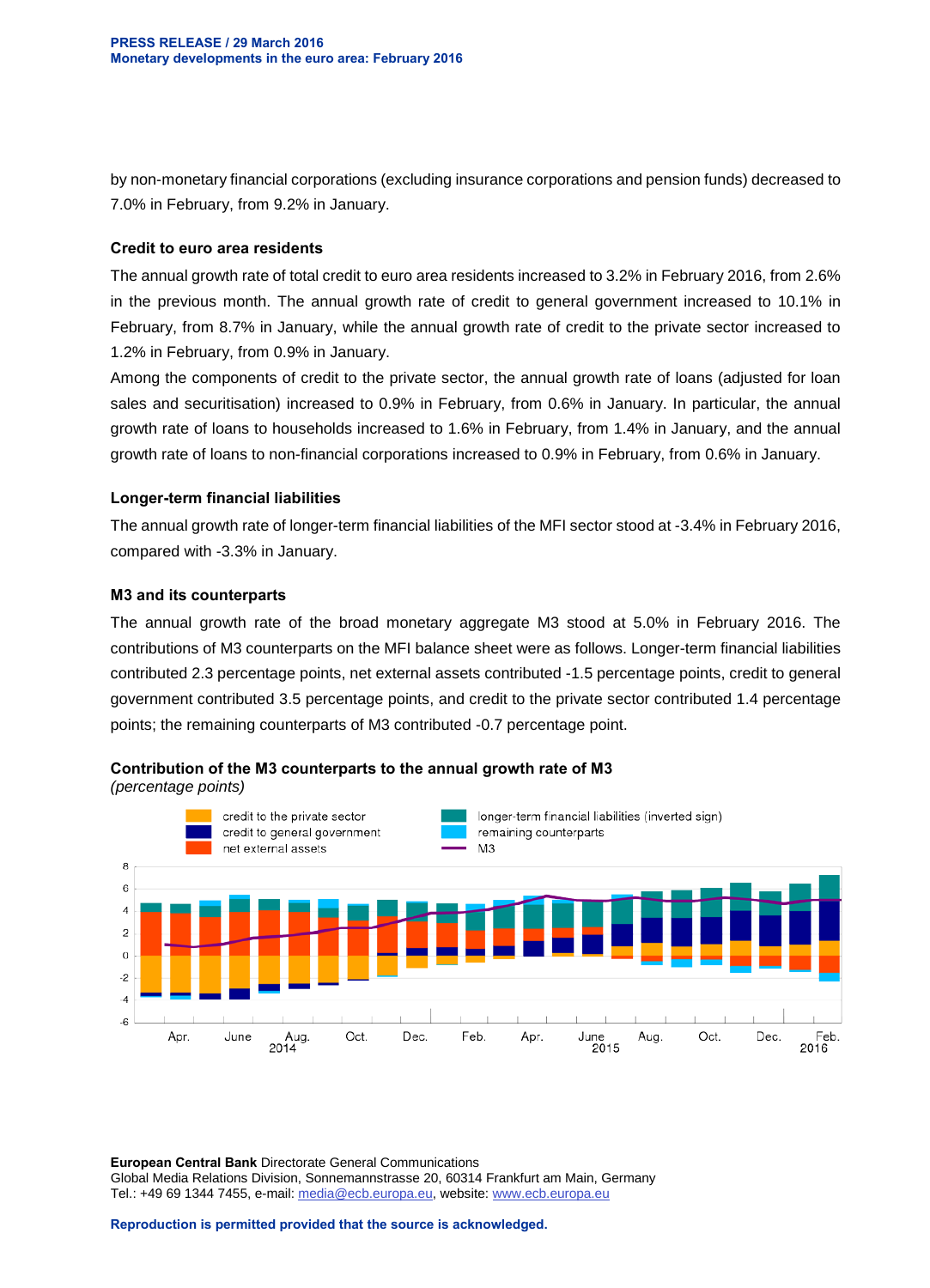#### **Notes:**

- Data in this press release are adjusted for seasonal and end-of-month calendar effects, unless stated otherwise.
- Private sector refers to euro area non-MFIs excluding general government.
- Further tables, statistical data and methodological notes, as well as the release calendar, are available on the ECB's website at [http://www.ecb.europa.eu/stats/money/aggregates/aggr/html/index.en.html.](http://www.ecb.europa.eu/stats/money/aggregates/aggr/html/index.en.html)
- A set of tables showing euro area monetary developments and MFI balance sheets for the euro area and euro area countries, together with a user-friendly facility for downloading data, is available from the ECB's Statistical Data Warehouse at [http://sdw.ecb.europa.eu/reports.do?node=1000003503.](http://sdw.ecb.europa.eu/reports.do?node=1000003503)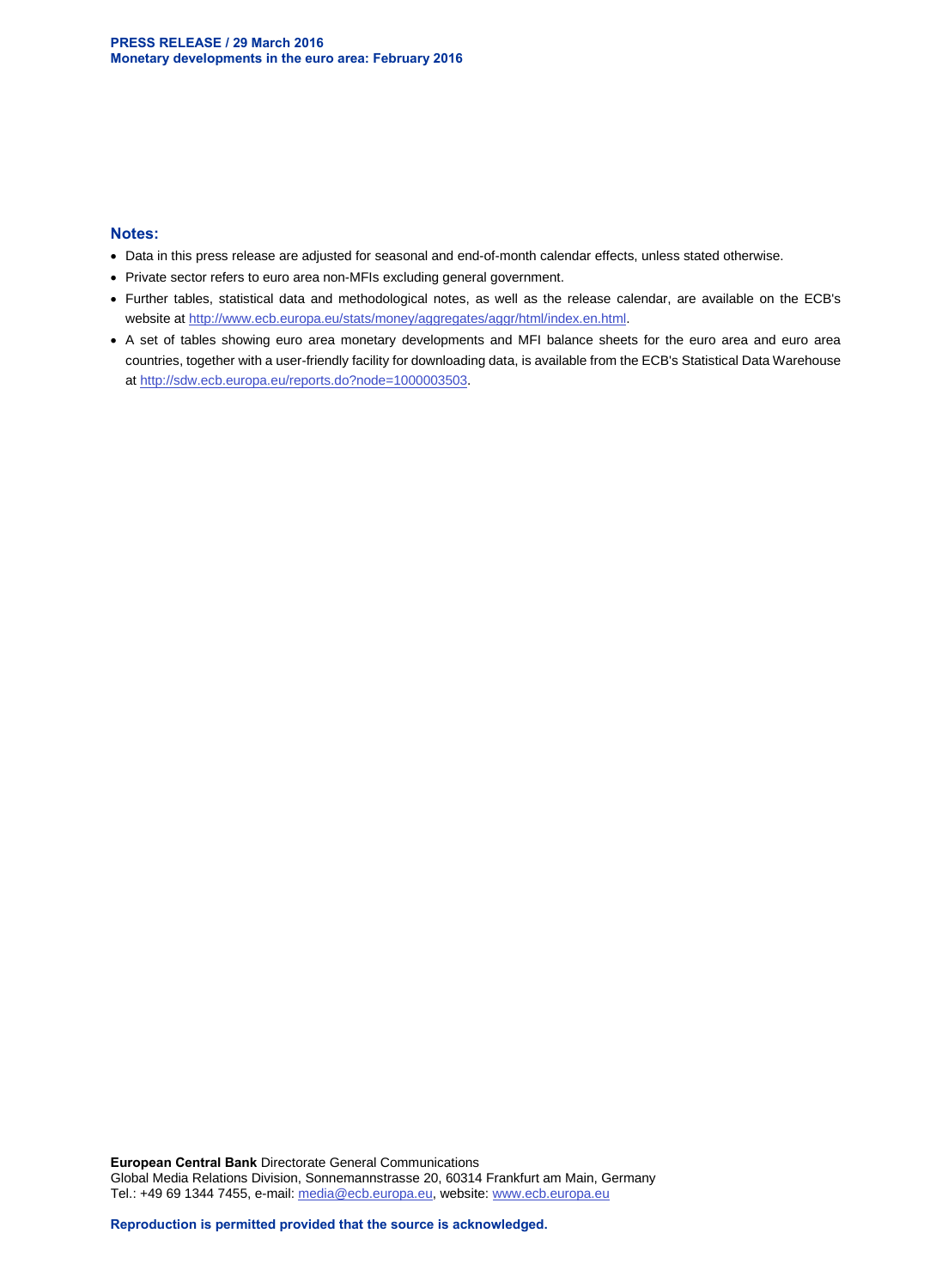## 1 Monetary developments in the euro area: February 2016<br>(EUR billions and annual percentage changes; data adjusted for seasonal effects <sup>a)</sup>)

|                                                                                       | End-of-<br>month<br>level | <b>Monthly flow</b> |                |                | Annual growth rate |                |                |  |
|---------------------------------------------------------------------------------------|---------------------------|---------------------|----------------|----------------|--------------------|----------------|----------------|--|
|                                                                                       | Feb<br>2016               | <b>Dec</b><br>2015  | Jan<br>2016    | Feb<br>2016    | <b>Dec</b><br>2015 | Jan<br>2016    | Feb<br>2016    |  |
| <b>COMPONENTS OF M3</b>                                                               |                           |                     |                |                |                    |                |                |  |
| 1. M3                                                                                 | 10968                     | -4                  | 75             | 58             | 4.7                | 5.0            | 5.0            |  |
| 1.1. M2                                                                               | 10311                     | 28                  | 64             | 39             | 5.3                | 5.5            | 5.4            |  |
| 1.1.1. M1                                                                             | 6716                      | 28                  | 65             | 48             | 10.8               | 10.5           | 10.3           |  |
| Currency in circulation                                                               | 1047                      | -3                  | 10             | $\overline{2}$ | 6.7                | 6.1            | 5.7            |  |
| Overnight deposits                                                                    | 5669                      | 31                  | 55             | 46             | 11.6               | 11.3           | 11.2           |  |
| 1.1.2. Other short-term deposits (M2 - M1)                                            | 3595                      | $-1$                | $-1$           | $-10$          | $-3.5$             | $-2.7$         | $-2.5$         |  |
| Deposits with an agreed maturity of up to two years                                   | 1430                      | $\mathbf{1}$        | 3              | $-18$          | $-9.0$             | $-7.4$         | $-7.4$         |  |
| Deposits redeemable at notice of up to three months                                   | 2165                      | $-2$                | $-4$           | 8              | 0.6                | 0.7            | 1.0            |  |
| 1.2. Marketable instruments (M3 - M2)                                                 | 656                       | $-32$               | 11             | 19             | $-3.8$             | $-1.5$         | $-1.1$         |  |
| Repurchase agreements                                                                 | 93                        | $-14$               | 9              | 7              | $-38.2$            | $-29.2$        | $-27.9$        |  |
| Money market fund shares<br>Debt securities issued with a maturity of up to two years | 475<br>88                 | -6<br>$-12$         | $-3$<br>5      | 4<br>9         | 11.5<br>$-26.2$    | 9.4<br>$-16.1$ | 9.4<br>$-12.4$ |  |
| <b>COUNTERPARTS OF M3</b>                                                             |                           |                     |                |                |                    |                |                |  |
| <b>MFI liabilities:</b>                                                               |                           |                     |                |                |                    |                |                |  |
| 2. Holdings against central government b)                                             | 295                       | $-18$               | 28             | $-11$          | 3.1                | 3.4            | 10.0           |  |
| 3. Longer-term financial liabilities vis-a-vis<br>other euro area residents           | 7074                      | $-10$               | $-33$          | $-15$          | $-3.0$             | $-3.3$         | $-3.4$         |  |
| 3.1. Deposits with an agreed maturity of over two years                               | 2185                      | -3                  | -9             | 11             | $-4.6$             | $-4.4$         | $-3.6$         |  |
| 3.2. Deposits redeemable at notice of over three months                               | 78                        | $-1$                | $-1$           | $-1$           | $-14.4$            | $-15.3$        | $-15.5$        |  |
| 3.3. Debt securities issued with a maturity of over two years                         | 2193                      | $-18$               | $-22$          | -31            | $-8.4$             | $-8.8$         | $-9.4$         |  |
| 3.4. Capital and reserves                                                             | 2618                      | 12                  | $\mathbf 0$    | 6              | 4.2                | 3.4            | 3.1            |  |
| <b>MFI</b> assets:                                                                    |                           |                     |                |                |                    |                |                |  |
| 4. Credit to euro area residents                                                      | 16734                     | -1                  | 88             | 81             | 2.3                | 2.6            | 3.2            |  |
| 4.1. Credit to general government                                                     | 4006                      | 27                  | 61             | 37             | 7.9                | 8.7            | 10.1           |  |
| Loans                                                                                 | 1118                      | $-7$                | 5              | $\mathbf 0$    | $-1.8$             | $-2.5$         | $-2.4$         |  |
| Debt securities<br>4.2. Credit to other euro area residents <sup>c)</sup>             | 2888                      | 34                  | 56<br>27       | 37<br>45       | 12.3               | 13.8<br>0.9    | 15.9<br>1.2    |  |
| Loans <sup>d)</sup>                                                                   | 12728<br>10659            | -27<br>$-39$        | 36             | 43             | 0.8<br>0.6         | 0.8            | 1.1            |  |
| Loans adjusted for sales and securitisation e)                                        | 11044                     | $-39$               | 33             | 41             | 0.4                | 0.6            | 0.9            |  |
| Debt securities                                                                       | 1309                      | 17                  | $\overline{7}$ | 4              | 1.9                | 2.4            | 2.9            |  |
| Equity and non-money market fund investment fund shares                               | 761                       | -5                  | $-16$          | $-2$           | 0.5                | $-0.3$         | $-1.4$         |  |
| 5. Net external assets                                                                | 1306                      | $-32$               | $-30$          | $-50$          |                    |                | ٠              |  |
| 6. Other counterparts of M3 (residual)<br>of which:                                   | 297                       | 0                   | 12             | 0              |                    | ٠              | ٠              |  |
| 6.1. Repos with central counterparties (liabilities) $(+)$ f)                         | 247                       | $-12$               | 9              | 32             | 11.6               | 5.7            | 8.2            |  |
| 6.2. Reverse repos to central counterparties (assets)(-) $f$ )                        | 143                       | $-10$               | 7              | 1              | $-2.9$             | 7.0            | $-1.8$         |  |

a) Figures may not add up due to rounding. The information in this table is based on consolidated balance sheet statistics reported by monetary financial institutions (MFIs).<br>These include the Eurosystem, credit institutio

e) Adjusted for the derecognition of loans from the MFI statistical balance sheet due to their sale or securitisation. f) The series is not adjusted for seasonal effects.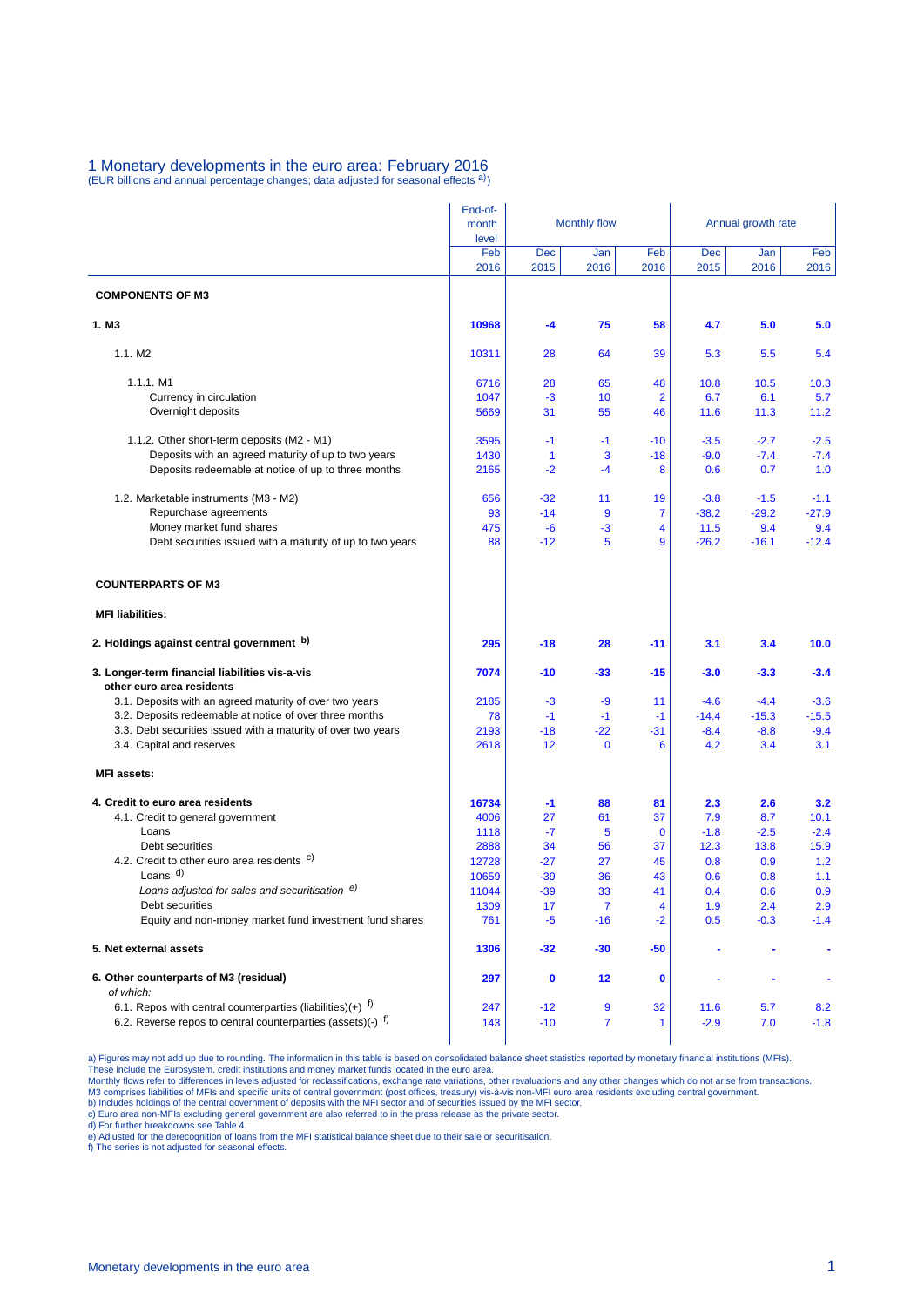## 2 Breakdown of deposits in M3 by holding sector and type: February 2016<br>(EUR billions and annual percentage changes; data adjusted for seasonal effects <sup>a)</sup>)

|                                                                                                                        | End-of-<br>month<br>level | <b>Monthly flow</b> |                      |                | Annual growth rate |             |             |  |
|------------------------------------------------------------------------------------------------------------------------|---------------------------|---------------------|----------------------|----------------|--------------------|-------------|-------------|--|
|                                                                                                                        | Feb<br>2016               | <b>Dec</b><br>2015  | Jan<br>2016          | Feb<br>2016    | <b>Dec</b><br>2015 | Jan<br>2016 | Feb<br>2016 |  |
| <b>BREAKDOWN OF DEPOSITS IN M3</b>                                                                                     |                           |                     |                      |                |                    |             |             |  |
| <b>Total deposits</b>                                                                                                  | 9357                      | 17                  | 63                   | 43             | 4.5                | 4.9         | 4.9         |  |
| 1. Deposits placed by households b)                                                                                    | 5795                      | 24                  | 14                   | 30             | 3.5                | 3.8         | 4.0         |  |
| 1.1. Overnight deposits                                                                                                | 3103                      | 28                  | 16                   | 25             | 11.0               | 10.5        | 10.5        |  |
| 1.2. Deposits with an agreed maturity of up to two years                                                               | 693                       | $-4$                | $\blacktriangleleft$ | $-1$           | $-13.4$            | $-11.3$     | $-10.1$     |  |
| 1.3. Deposits redeemable at notice of up to three months                                                               | 1996                      | $\mathbf{1}$        | $-4$                 | $\overline{7}$ | 0.0                | 0.2         | 0.4         |  |
| 1.4. Repurchase agreements                                                                                             | 3                         | $-1$                | $\overline{1}$       | $-1$           | $-14.2$            | $-12.4$     | $-25.5$     |  |
| 2. Deposits placed by non-financial corporations <sup>c)</sup>                                                         | 1977                      | -3                  | 40                   | 11             | 5.5                | 6.5         | 6.5         |  |
| 2.1. Overnight deposits                                                                                                | 1531                      | $-3$                | 41                   | 10             | 10.6               | 10.8        | 10.5        |  |
| 2.2. Deposits with an agreed maturity of up to two years                                                               | 321                       | $\mathbf{1}$        | $-2$                 | 1              | $-9.5$             | $-9.0$      | $-7.5$      |  |
| 2.3. Deposits redeemable at notice of up to three months                                                               | 116                       | $\Omega$            | $-1$                 | $\overline{0}$ | 4.4                | 4.4         | 4.7         |  |
| 2.4. Repurchase agreements                                                                                             | 10                        | $-1$                | $\overline{2}$       | 0              | $-57.9$            | $-17.6$     | $-28.8$     |  |
| 3. Deposits placed by non-monetary financial corporations<br>excluding insurance corporations and pension funds c), d) | 980                       | $\overline{2}$      | -6                   | $-4$           | 8.4                | 9.2         | 7.0         |  |
| 3.1. Overnight deposits                                                                                                | 653                       | $\overline{7}$      | $-18$                | 4              | 17.2               | 14.9        | 14.1        |  |
| 3.2. Deposits with an agreed maturity of up to two years                                                               | 240                       | 5                   | 5                    | $-14$          | 1.8                | 6.4         | 0.5         |  |
| 3.3. Deposits redeemable at notice of up to three months                                                               | 23                        | $-1$                | $\mathbf{1}$         | $-1$           | 17.5               | 28.6        | 25.0        |  |
| 3.4. Repurchase agreements d)                                                                                          | 65                        | -9                  | 6                    | $\overline{7}$ | $-35.5$            | $-27.7$     | $-25.8$     |  |
| 4. Deposits placed by insurance corporations and<br>pension funds                                                      | 232                       | $\overline{2}$      | $\mathbf 0$          | 8              | $-0.8$             | $-3.1$      | 1.8         |  |
| 5. Deposits placed by other general government                                                                         | 373                       | -9                  | 15                   | $-3$           | 8.3                | 9.8         | 7.8         |  |

a) Figures may not add up due to rounding. The information in this table is based on consolidated balance sheet statistics reported by monetary financial institutions (MFIs).<br>These include the Eurosystem, credit institutio d) Excludes repurchase agreements with central counterparties.